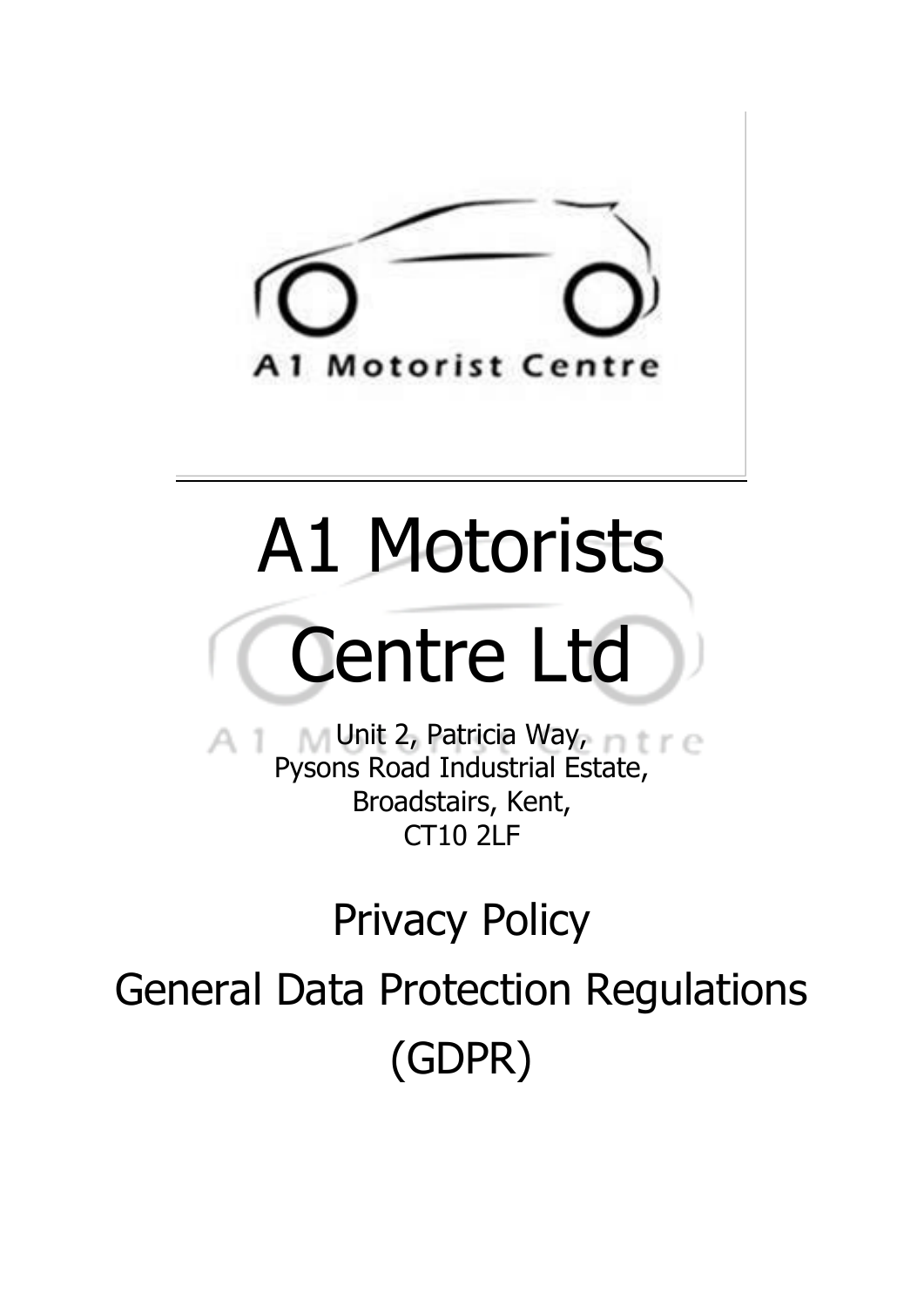# **A1 Motorists Centre Privacy Policy**

# This Privacy Policy was last updated on 31/05/18

This Privacy Policy sets out how A1 Motorists Centre Ltd and its subsidiaries will use and process your personal information. The security of your personal information is important to us, and A1 Motorists Centre Ltd is committed to storing and processing your personal details securely.

By using A1 Motorists Centre Ltd website and all associated pages served from this domain, you, without limit, agree to be bound by this privacy policy.

### CHANGES TO THIS POLICY

We may need to make changes to this privacy policy, at any time, to maintain the level of service we provide to you or to make improvements to the service you receive from us. For this reason, we ask you to review this Privacy Policy, for any updates, every time you visit this website.

The contents of our Privacy Policy have been written in plain in English to ensure it can be understood easily and without doubt.

#### SECURITY OF DATA

We make every effort to put procedures in place to safeguard the personal information you provide to us, this helps to protect it from being mis-handled and used illegitimately.

#### WHAT INFORATION WE COLLECT FROM YOU AND HOW WE USE IT

#### WHAT PERSONAL DATA WE MAY COLLECT:

- 1. Full Name
	- 2. Email Address
	- 3. Billing Address
	- 4. Delivery/Shipping Address
	- 5. Telephone Number
	- 6. Credit Card Type, Number, Expiry Date and Security Code.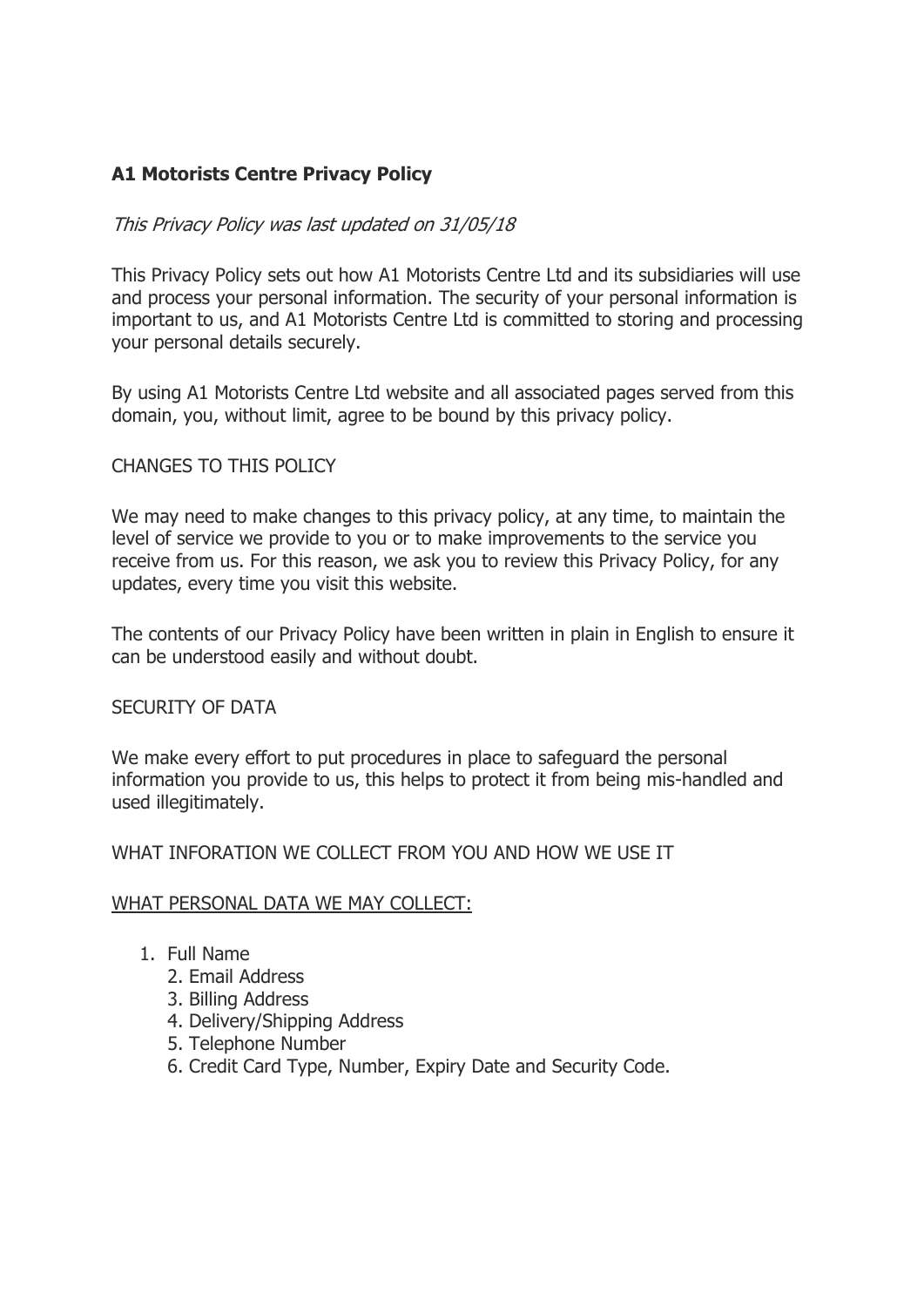# HOW WE USE THIS INFORMATION YOU HAVE PROVIDED US WITH:

- 1. Accept and process your orders, including processing payment.
- 2. Respond to email or phones calls from you regarding work or potential work on your vehicle.
- 3. Verify your identity.
- 4. Collect your feedback though customer satisfaction surveys.
- 5. Contact you regarding collection, delivery or other matters associated with your vehicle

We need to collect and process your personal information when creating a job sheet on our Garage Assist computer system which manages all our work associated with your vehicle. The information we may require includes your full name, your address and contact details including telephone number and email address.

To make your experience and interaction with us as enjoyable as possible, we may ask for certain pieces of information which will allow is to tailor the service you receive from us to be more suited and appropriate to you as an individual. This information may be requested from us through customer satisfaction surveys.

# WE MAY CONTACT YOU WITH INFORMATION ABOUT OUR PRODUCTS AND **SERVICES**

To offer the very best service we can to you, we may contact you from time to time with relevant information about our products and services. We will contact you using one of the methods of contact you have supplied to us. You have the option to unsubscribe at any time from this type of communication by using the contact information on our contacts page or in person.

# KEEPING YOUR INFORMATION UP TO DATE AND ENSURING ACCURACY

You can update your personal information at any time by contacting us in person or by telephone. We will automatically review and delete records that have been inactive for 3 years, but you can request us to remove any information that we store about you at any time. Such requests should be directed to us using the contact information on our contacts page or in person and we will do so within 40 days.

# LINKS TO THIRD PARTY WEBSITES

While browsing our website, you may find links to another third-party website which are not managed or maintained by us. For this reason, we cannot be held responsible for the content of such website and how they will process your information. We will not pass personal information about you to these websites, and we advise you to check the privacy policy of these websites before offering them any of your personal details.